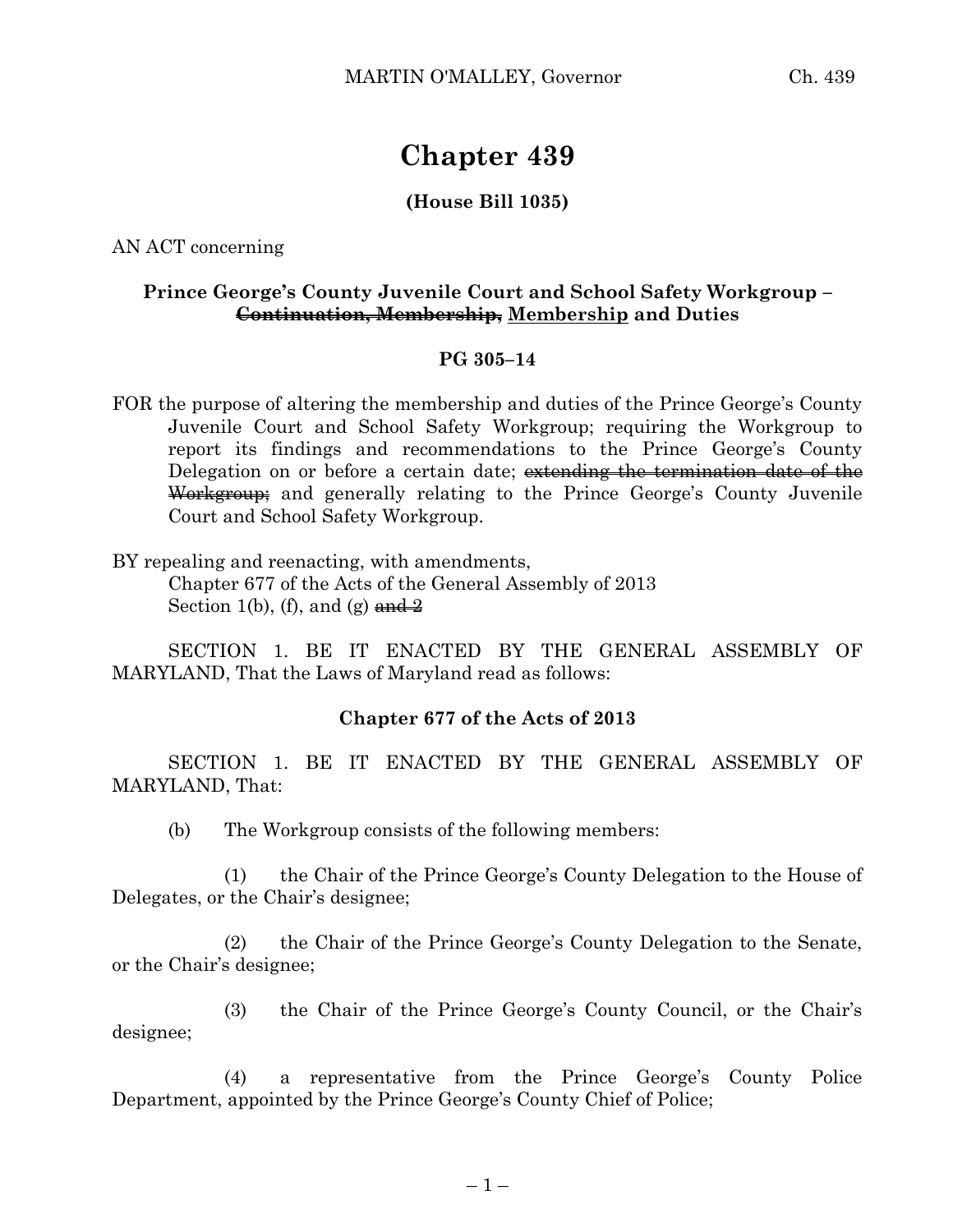(5) a representative from Prince George's County Public Schools, appointed by the Superintendent of Prince George's County Public Schools;

(6) a representative from the Prince George's County Office of the Sheriff, appointed by the Sheriff of Prince George's County;

(7) a representative from the Department of Juvenile Services appointed to the Prince George's County region, appointed by the Secretary of Juvenile Services;

(8) a representative from the Office of the Public Defender serving District 5 who works in the Juvenile Protection Division, appointed by the District Public Defender;

(9) a representative from the Office of the State's Attorney for Prince George's County who works in the Juvenile Division, appointed by the Prince George's County State's Attorney;

(10) a member of the Prince George's County School Board, appointed by the chair of the School Board;

(11) a school psychologist working in Prince George's County, appointed by the President of the Maryland School Psychologists' Association;

(12) the Director of Security Services for Prince George's County Public Schools; and

(13) **[**the following**] TWO** members appointed by the Prince George's County Executive**[**:

(i) a representative from the Commission for Children, Youth and Families (Local Management Board); and

(ii) a representative of the Prince George's County Department of Family Services**]**.

(f) The Workgroup shall:

(1) review and analyze school arrest and referral data collected by the Department of Juvenile Services and the Prince George's County school system and based on that data, identify the most common offenses for which students are arrested and referred to juvenile court;

(2) recommend interagency policies to reduce the number of school–based arrests and referrals for certain misdemeanor offenses to the Department of Juvenile Services and the juvenile court by diverting more youth to